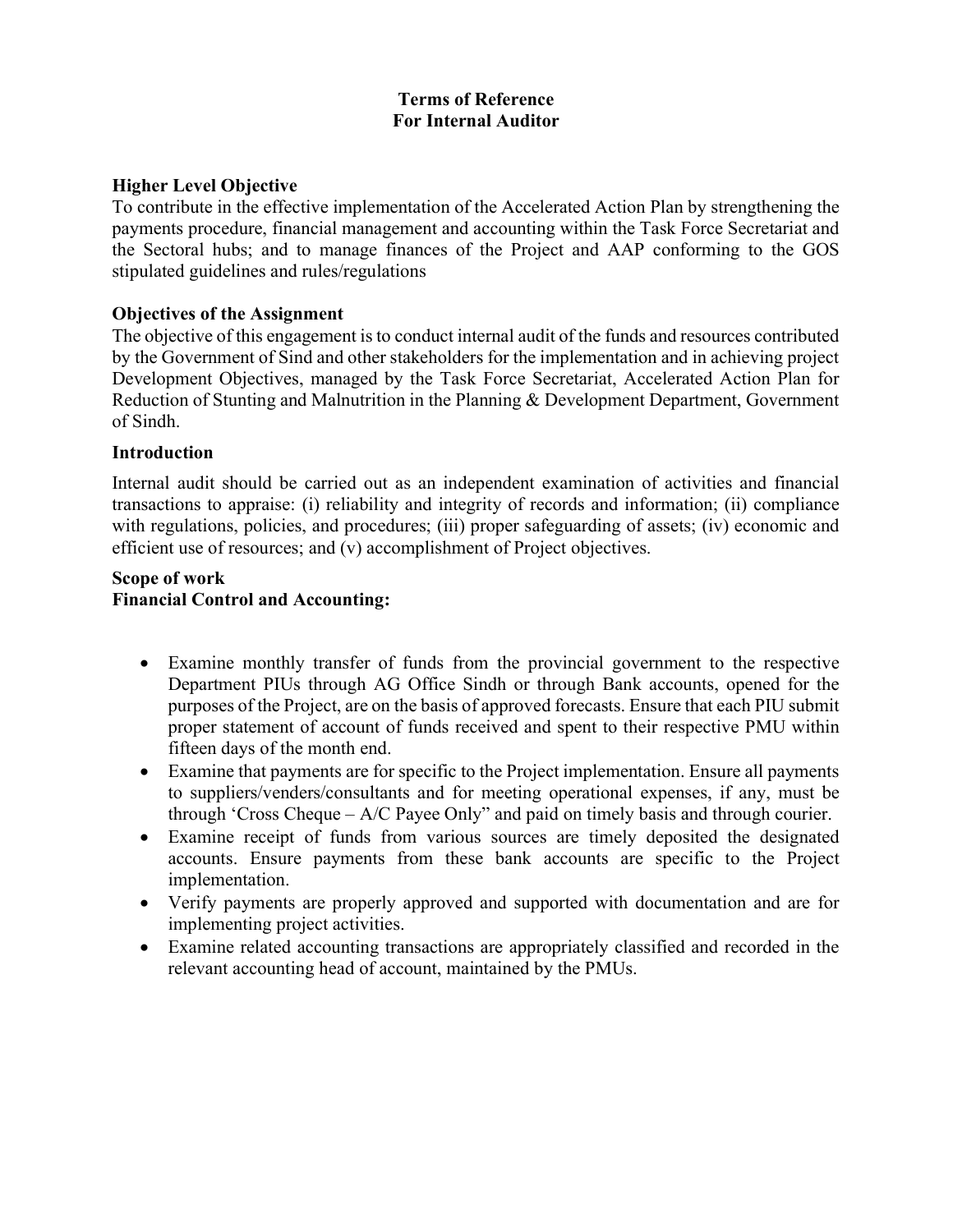## Financial Reporting

- Examine financial data reported in the six monthly interim Financial Reports (IFRs) are in agreement with the books of account and in agreement with the DA bank books maintained by the implementing agencies.
- Ascertain that IFRs, showing sources and uses of funds, expenditure by activity, DA activity statement .

## Planning and Budgetary Controls

- Ascertain Project annual budget is prepared and approved by the competent authority (s). Ensure annual budget is in line with the Project approved objectives.
- Examine appropriate comparison of budgeted and actual expenditure is done on monthly basis and proper explanations are given for significant variances.

## Inventory Management

- Examine in inventory management arrangements at the sub-project level are adequate to record all inventory items, receipts, issues, balances and periodic physical stock taking.
- **Implementation arrangements:** Examine the risk mitigation measures are in place for acceptable implementation arrangements for smooth execution of the Project and achievement of Project objectives.
- **Procurement Process:** Examine that procurement activities are processed as per the SPP Rules and approved Procurement Plan.
- **Contract management:** Examine that the Project Procurement designated officials are being involved at all stages of procurement of goods,works and services under the Project, to ensure compliance with SPP Procurement Rules. (Contract Management: is a joint responsibility of technical and Procurement and Financial Management teams. All concerned staff should work together in their respective roles for achieving the overall desired results.)

# Verification of Project Assets

- Verification of all assets of the Project on annual basis and agree their existence with fixed assets register. Also on test basis verity Project during field visits.
- Ascertain that proper codification and tagging of the Project assets have been done the adequately safeguard assets.
- Examine adequate procedures are in place for the maintenance of assets.
- Ascertain that assets are being used for the intended purposes.
- Examine costs of assets are reasonable.

# Other Procedures to be performed

- Monitoring and evaluating the effectiveness of Project's Risk Management and Governance Systems. Ensure that monitoring activities is done at three levels i.e. Taluka, District and Provincial Levels by the Sectors/Departments respective Secretaries and the Project Steering Committee.
- Examine that project activities are in compliance with the existing country's laws including tax laws.
- Conducting specific Reviews or tasks requested by the Project management.